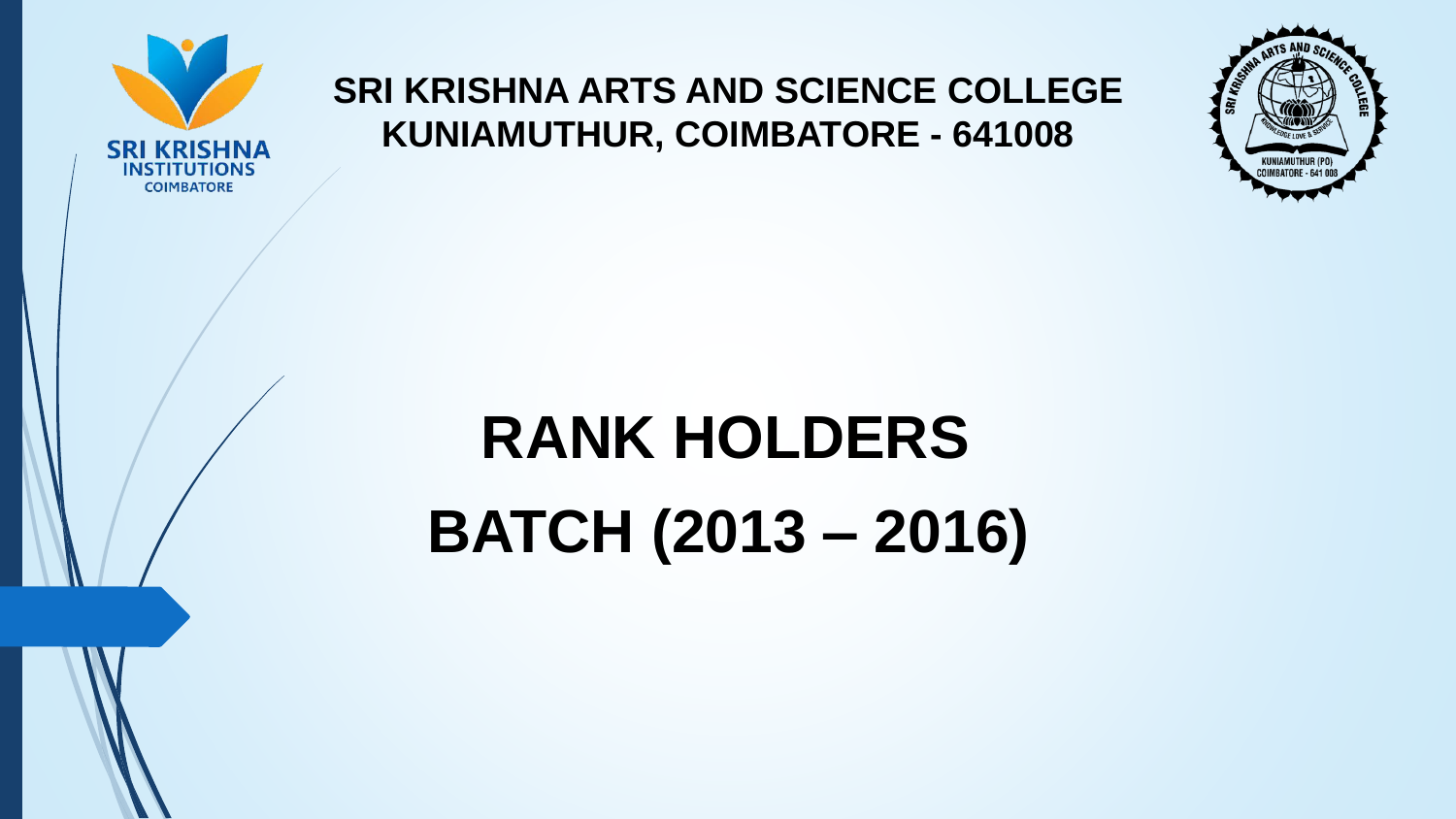



NAME: SRILEKHA.J DEPT: M.Sc Software Systems ROLL NO: 11MSS038



NAME: AISWARYA.N.H DEPT: B.B.A CA ROLL NO: 13BBA104



NAME: SEETHAL. S DEPT: BBA BA ROLL NO: 13BBA036



NAME: NEERAJA.C DEPT:B.Sc BT ROLL NO: 13BBT025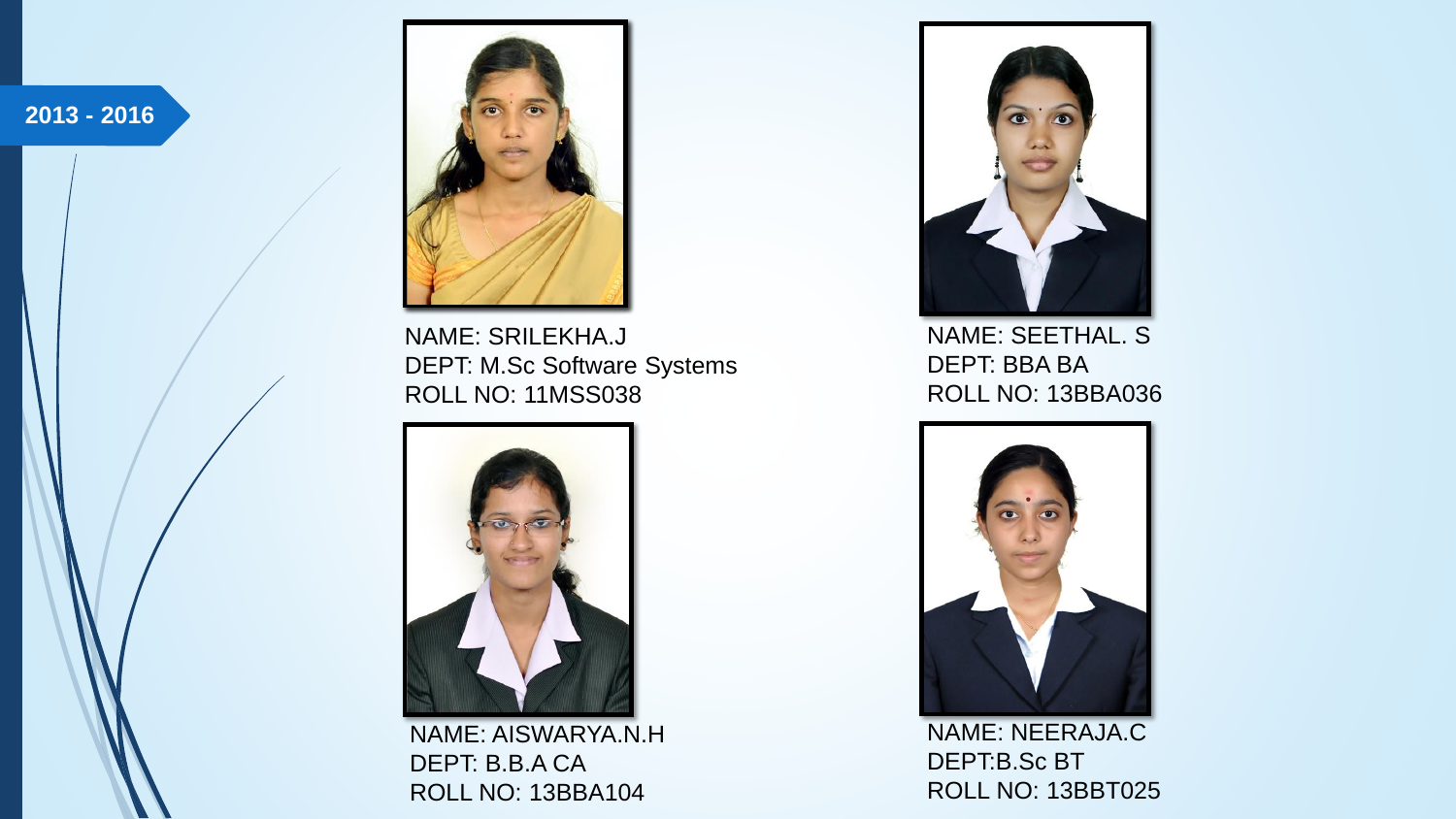

NAME: MAGESH BABU.V DEPT: B.C.A CA ROLL NO: 13BCA128



NAME: TRISHLA JAIN DEPT: B.Sc CDF ROLL NO: 13BCD047



NAME: YASMEEN.S DEPT: B.Sc CSA ROLL NO: 13BCC046



NAME: VAISHNAVI.U DEPT: B.Com Commerce ROLL NO: 13BCO156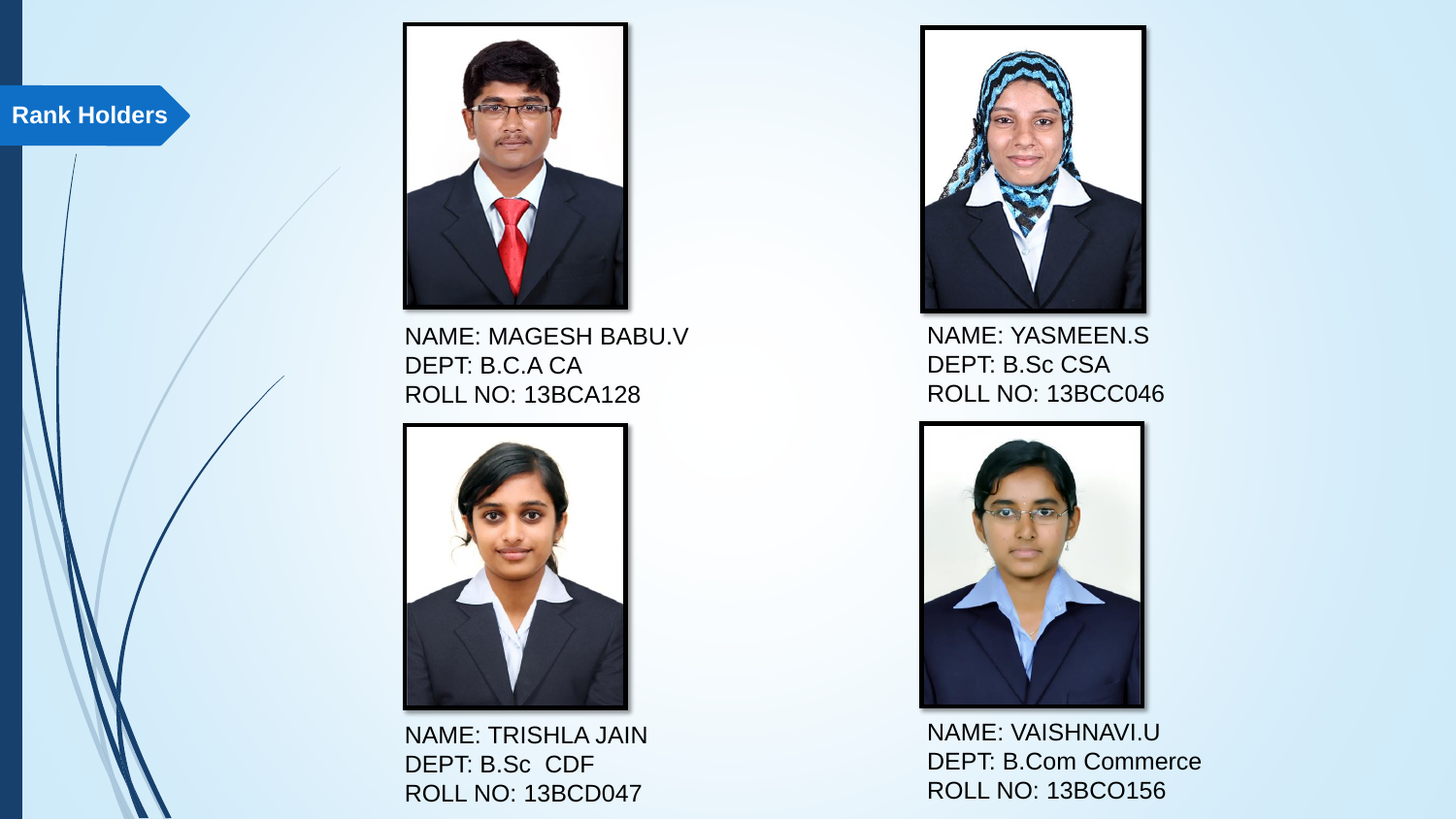

NAME: JANANI PRABHA.S .V DEPT: B.Com CA ROLL NO: 13BCO318



NAME: AISWARYA.N DEPT: B.Com PA ROLL NO: 13BCO503



NAME: SUNDHARESHAN.K.G DEPT: B.Com IT ROLL NO: 13BCO441



NAME: SUSMITHA.S DEPT: B.Com BPS ROLL NO: 13BCO634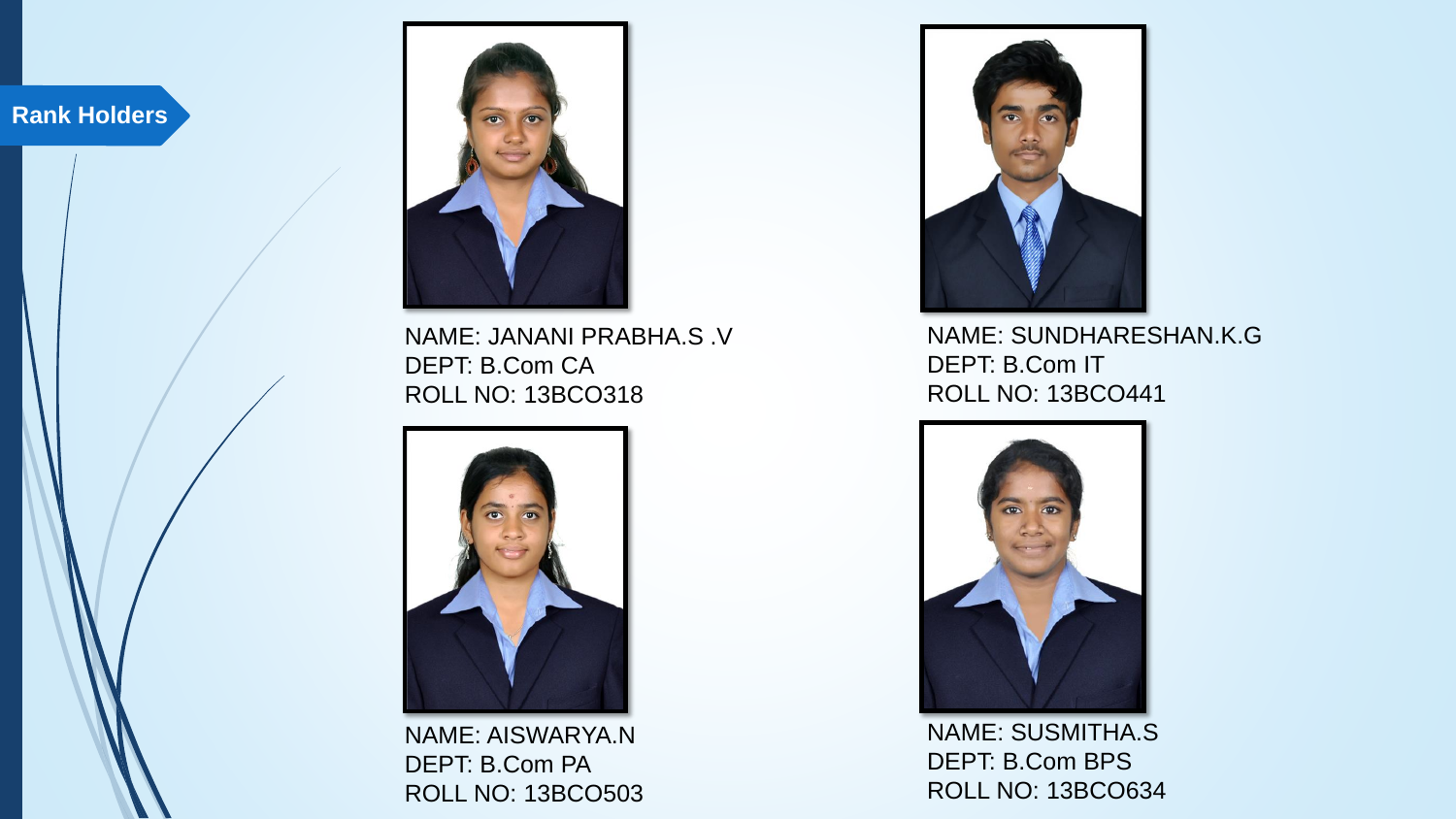

NAME: ISWARIYA.G DEPT: B.Com Capital Markets ROLL NO: 13BCO711



NAME: KAMACHIAMMAL.M DEPT: B.Sc. CT ROLL NO: 13BCT016



NAME: PRIYANKA.A DEPT: B.Sc. CS ROLL NO: 13BCS028



NAME: HARSHANA.G DEPT: B.Sc. ECS ROLL NO: 13BEC013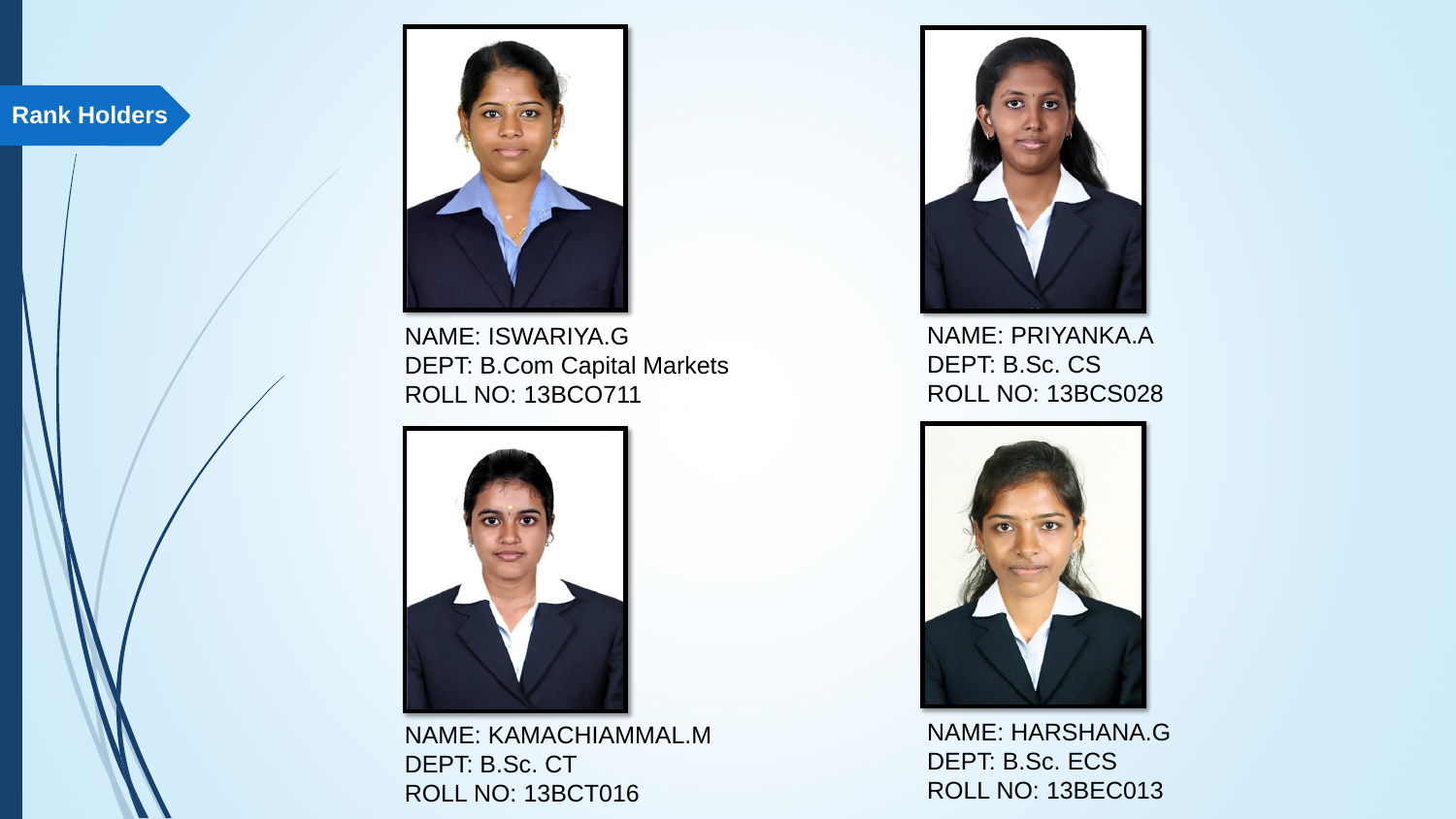

NAME: SHAMINA M. BASHEER DEPT: B.A English Literature ROLL NO: 13BEN037



NAME: DHANUSHA.G DEPT: B.Sc. IT ROLL NO: 13BIT014



NAME: SAI ASHWANTH.K DEPT: B.Sc. CS HM ROLL NO: 13BHM032



NAME: KARTHIKA.B .G DEPT: B.A Mathematics ROLL NO: 13BMA010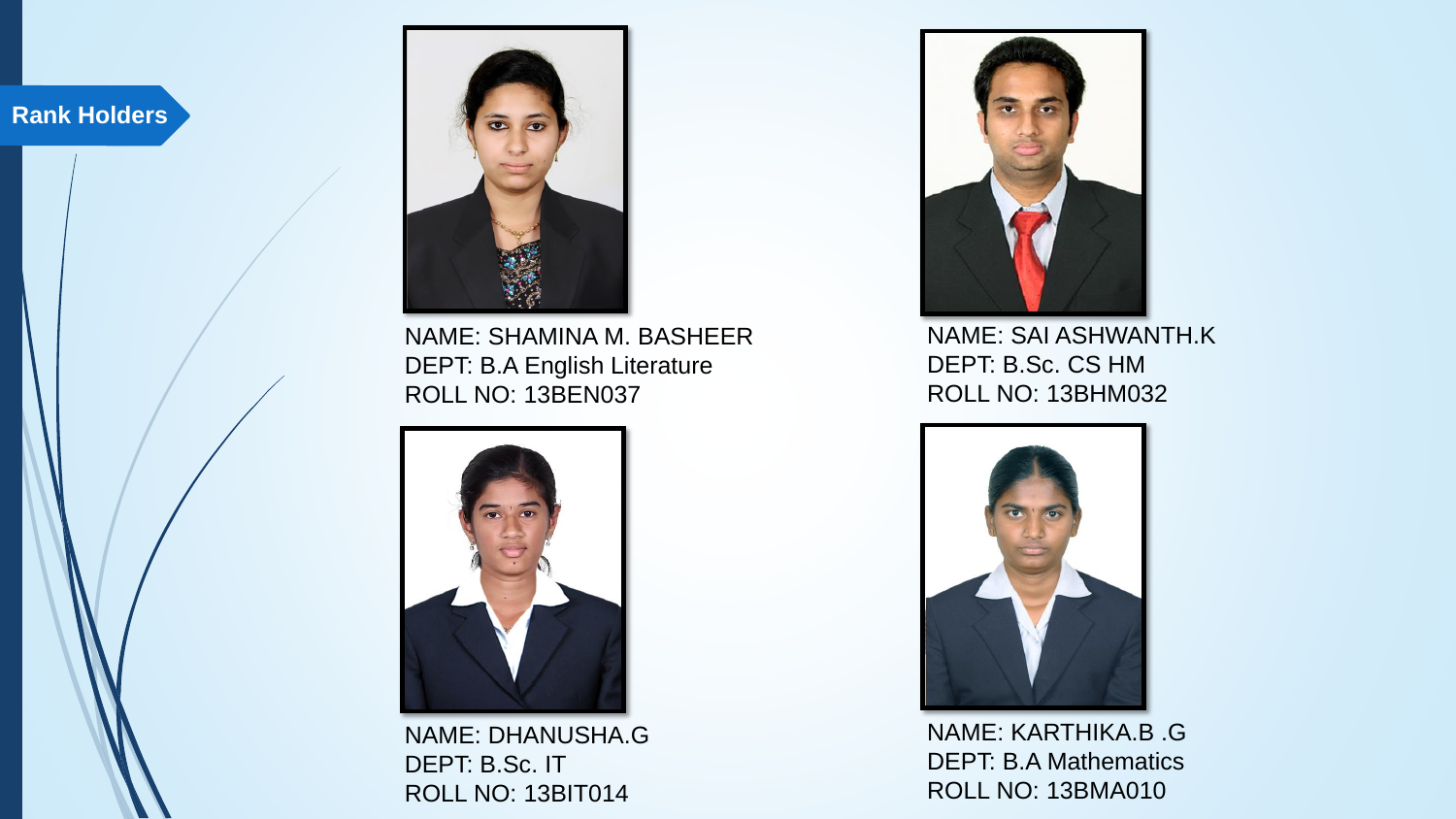

NAME: DHANYA.R DEPT: B.Sc. Microbiology ROLL NO: 13BMB008



NAME: AARCHA P KURUP DEPT: M.Sc. Bioinformatics ROLL NO: 14MBI001



NAME: AKSHAY.R DEPT: B.Sc. Software Systems ROLL NO: 13BSS003



NAME: SHAMILI.K DEPT: M.Sc. BT ROLL NO: 14MBT012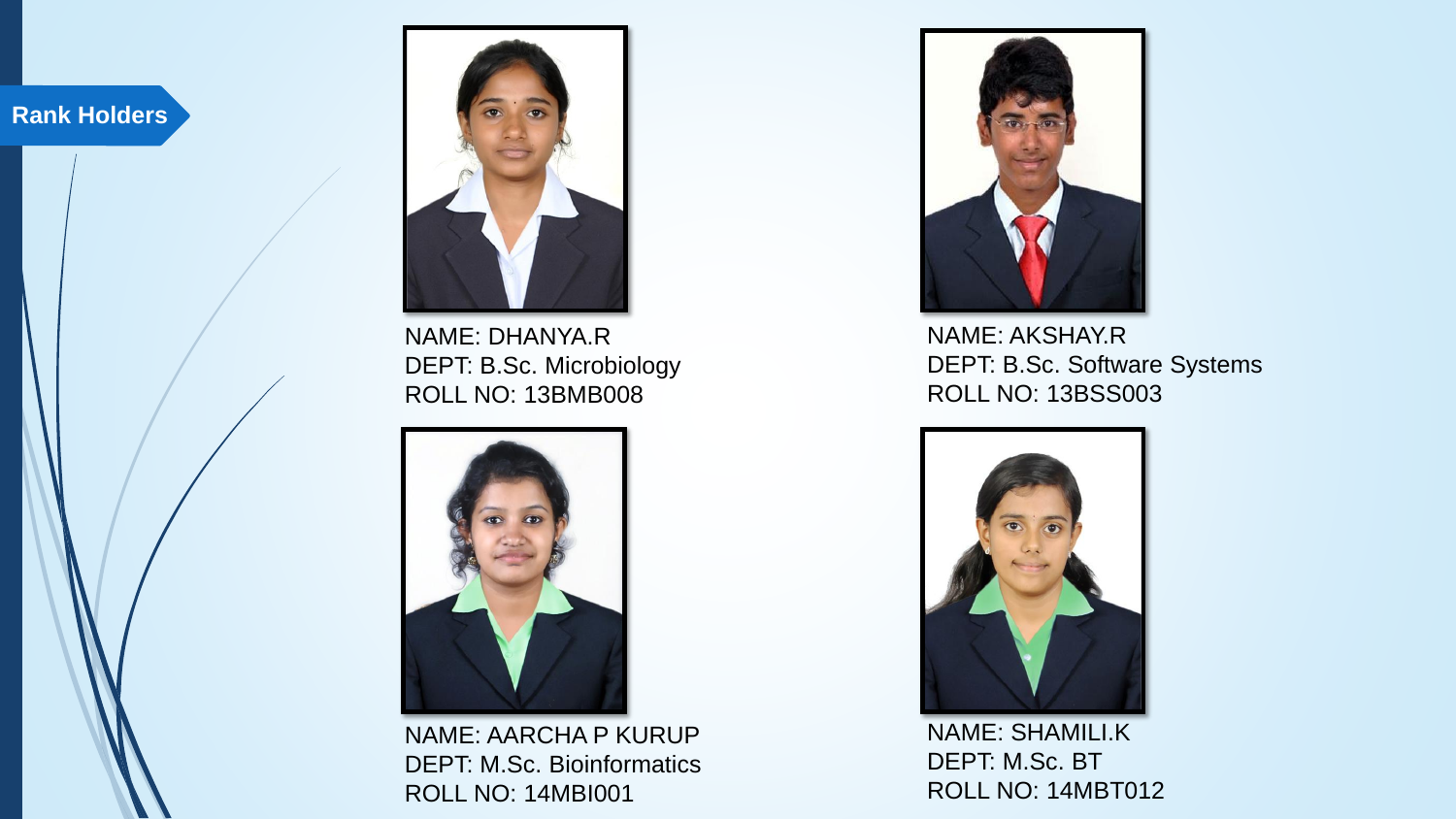

NAME: HENRIETTA MARY SIMETHY DEPT: M.Com Commerce ROLL NO: 14MCO013



NAME: JASMINE GLADES.X DEPT: M.Sc. CT ROLL NO: 14MCT007



NAME: KEERTHANA . S DEPT: M.Sc. CS ROLL NO: 14MCS014



NAME: ABIRAMI.S DEPT: M.Sc. ECS ROLL NO: 14MEC001